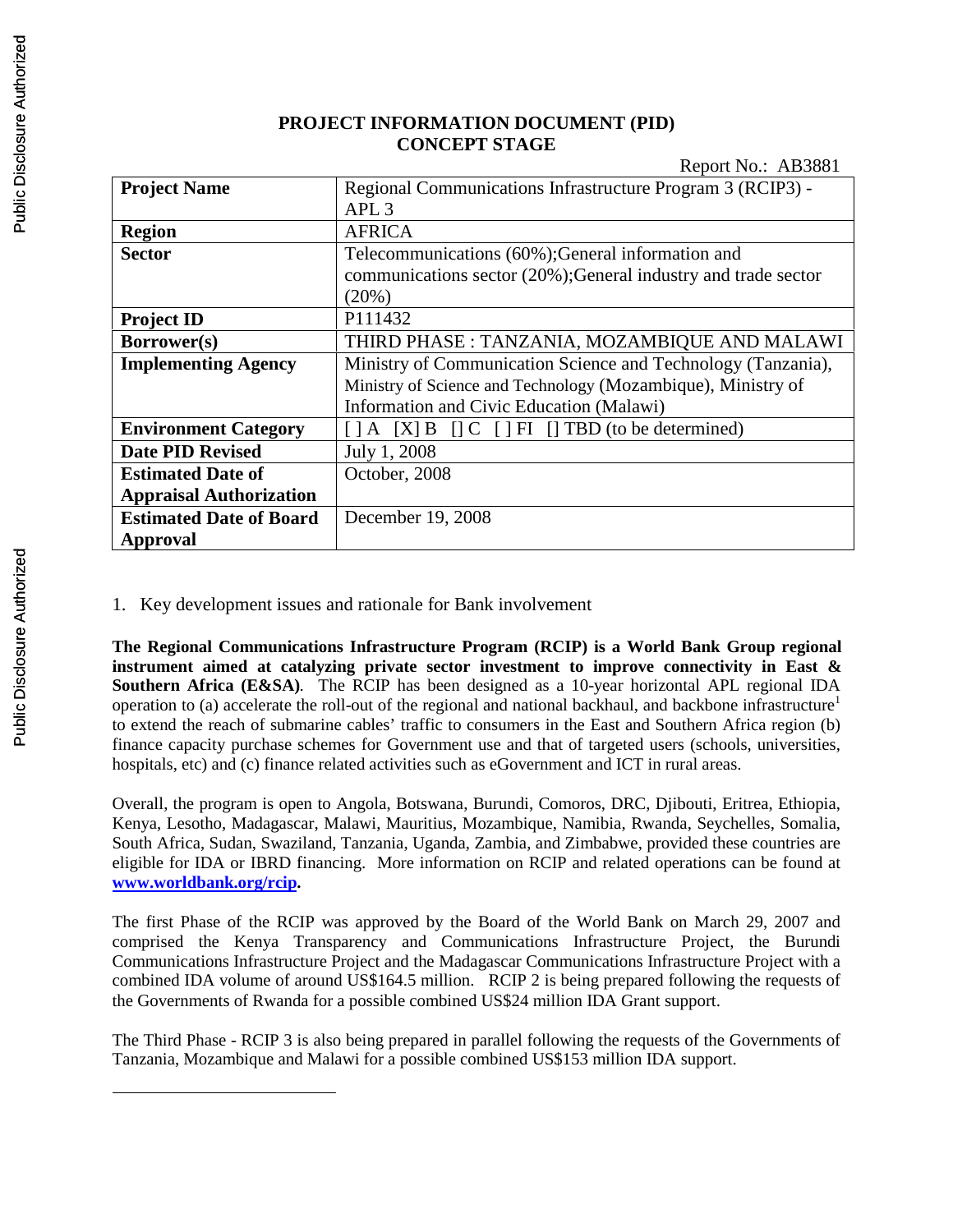**Significant benefits are expected to arise from the regional nature of the RCIP project**. Enhanced regional connectivity will increase cross-border communications traffic flows and will improve the viability of the submarine cable infrastructure under development along the East coast of Africa. The regional nature of the project will also enhance the harmonization of sector regulation across the countries of the region. This type of coordinated regional initiative complements other activities that the World Bank Group is involved with (e.g., EASSy).

## 2. Proposed objective(s)

Project development objectives for RCIP 3 are similar to RCIP The RCIP Program, and all Projects under RCIP have one to two of the following development objectives, depending of the individual Government's request: (i) contribute to lower the price of international broadband capacity and extend the reach of backbone networks across Eastern and Southern Africa and (ii) contribute to improved Government efficiency and transparency through eGovernment applications

## 3. Preliminary description

**The Guiding principles** for the design of each component of the proposed Projects are: (i) Utilizing a programmatic approach with detailed phasing of activities; (ii) Incorporating a results-based Monitoring and Evaluation framework; (iii) Leveraging Public Private Partnerships (PPP); and (iv) Leveraging participatory approaches and harmonization with development partners.

#### TANZANIA COMMUNICATIONS INFRASTRUCTURE PROJECT (TCIP):

Component 1 – Enabling Environment (US\$[17] million): This component will provide support in the form of technical assistance (TA) and capacity building in order to (i) accelerate project implementation (ii) strengthen the policy and regulatory environment and (iii) promote further sector reform so as to maximize benefits from access to international capacity.

Component 2 – Connectivity (US\$[60] million): This component will support connectivity in Tanzania through several subcomponents: (i) Financing for the construction of the submarine cable(s) landing station in Tanzania (US\$[2-4] million); (ii) Support for pre-purchase of capacity on the submarine cable(s) for priority targeted user groups (US\$[6-8] million); (iii) Financing for equipment for a virtual Government Communications Network (US\$[20] million); and (iv) Support for the extension of coverage and access to ICT services in rural areas using PPP arrangements (US\$[30] million). This component will also cover implementation of recommendations stemming from the relevant environmental studies.

Component 3 – eGovernment Applications (US\$[13] million): This component will include support for implementation of targeted eGovernment applications such as: (i) eProcurement; (ii) Records and Archive Management; and (iii) Quick-Win Mobile (mGovernment) Applications. The applications to be supported will be further detailed during project preparation.

Component 4 – Project Management Support (US\$[3-5] million): This component will consist of support to finance project management related issues, and namely support for (i) a Project Coordinator; (ii) a Telecom Specialist/Manager; (iii) an eGovernment Specialist; (iv) an Procurement Specialist; (v) an Financial Management Specialist; (vi) a Monitoring & Evaluation Specialist; (vii) an Information, Education, and Communications Specialist; (viii) an Environmental Specialist; (ix) office equipment; (x) incremental operating costs; and (xi) audits.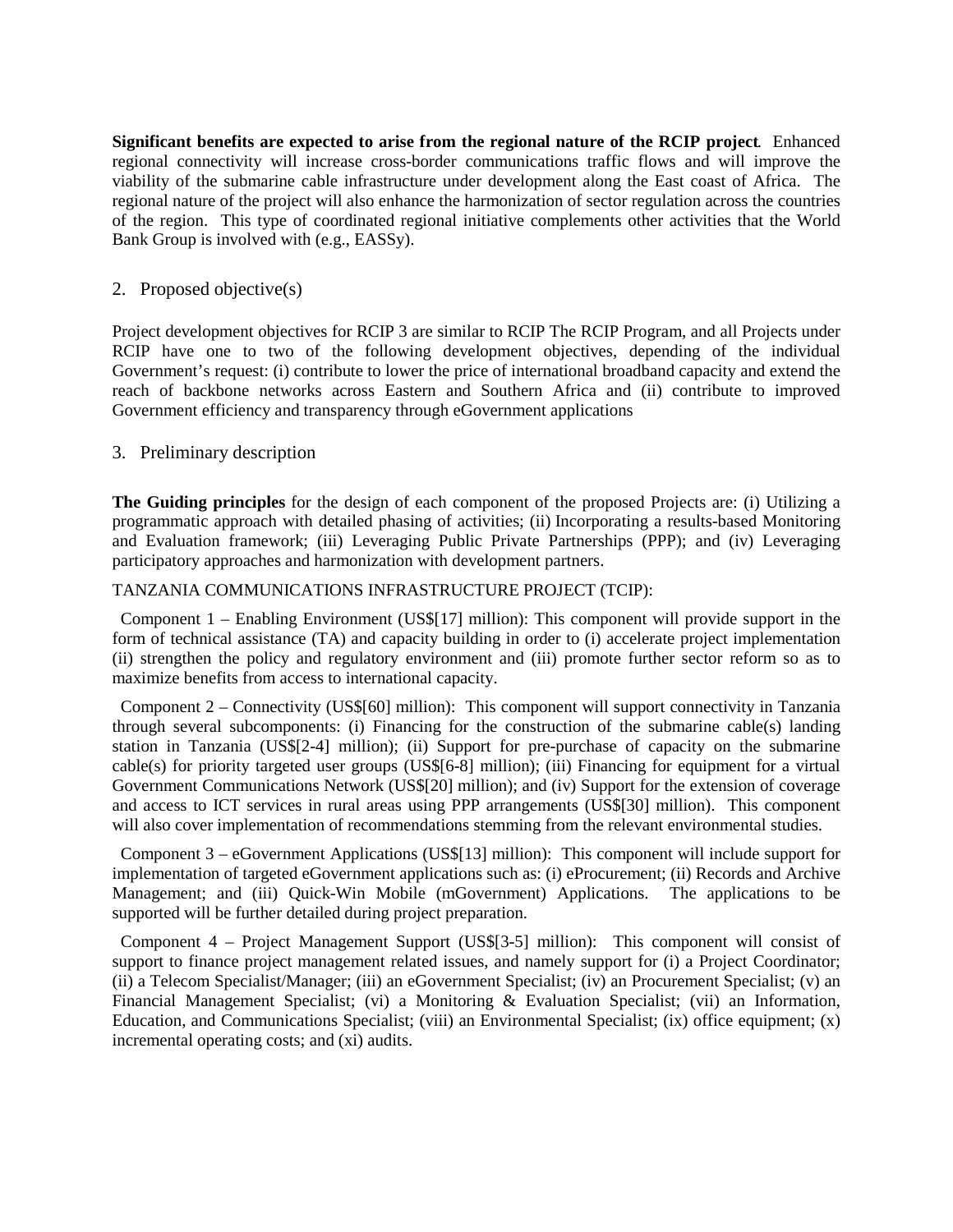### MOZAMBIQUE EGOVERNMENT AND COMMUNICATIONS INFRASTRUCTURE PROJECT (MECIP)

Component 1 – Enabling environment (US\$[2] million): This component will provide technical capacity building and Monitoring and Evaluation (M&E) assistance to the Ministry of Science and Technology (MCT), the Technical Unit for Implementation of the ICT Policy (UTICT), the Ministry of Transport and Communication (MTC) and the National Mozambican Communications Institute (INCM) and possibly TDM so as to (i) accelerate project implementation, (ii) strengthen the policy and regulatory environment and (iii) promote further sector reform so as to maximize benefits from access to international capacity.

Component 2 – Connectivity (US\$[6] million): This component will support connectivity in Mozambique through several subcomponents: (a) support for equipment and construction of a landing station, and for establishment of an Internet Exchange Point (IXP), (b) support for the rollout of a national backbone (possible inclusion of extension of backbone to districts and trans-frontier links), (c) support for purchase of capacity for targeted users (schools, universities, hospitals, eGovernment users, other user groups) , (d) support for financing the Governments' communications network (e.g. extension of GovNet or agreed platform to districts), and (e) support for the extension of ICT coverage in rural areas, (f) support for country-specific innovative demand-stimulation programs (e.g. community radios, SMSbased services, MICTI, etc). This component will also cover implementation of recommendations stemming from the relevant environmental studies.

Component 3 – Transparency – eGovernment Applications (US\$[8-23] million): This component will include support for targeted eApplications such as: (a) a Land Information Management System, (b) the setup of a Unique Citizen Identity Number (NUIC); (c) an Election Information System. The applications to be supported will be further detailed during project preparation, and chosen according to the following criteria: (i) existence of a champion or change agent, (ii) acceptability of PPP approach, (iii) potential for improvement of internal efficiency and transparency, (iv) cost-benefit analysis and possibility for quick wins, (v) high potential for positive impact for citizens.

Component 4 – Project Management Support (US\$[2] million): This component will consist of support to finance project management related issues, and namely support for hiring staff which will be found necessary, and which could include (i) a Project Coordinator; (ii) a Lead IT architect; (iii) a Procurement Specialist; (iv) a Financial Management Specialist; (v) a Monitoring & Evaluation Specialist; (vi) a Communications Specialist; (vii) Environmental expertise; (ix) office equipment; (x) incremental operating costs; and (xi) audits.

#### MALAWI COMMUNICATIONS INFRASTRUCTURE PROJECT (MCIP)

Component 1 - Enabling Environment: This component will provide technical capacity building and Monitoring and Evaluation (M&E) assistance to the Ministry of Information and Civic Education (MICE) and for the Malawi Communications Authority (MACRA) so as to (i) accelerate project implementation, (ii) strengthen the policy and regulatory environment and (iii) promote further sector reform so as to maximize benefits from access to international capacity.

Component 2 – Connectivity: This component will support connectivity in Malawi through several subcomponents: (a) support for equipment and construction of a virtual landing station , (b) support for the setup of rollout of a national backbone, (c) support for purchase of capacity for targeted users , (d) support for financing the Governments' communications network , and (e) support for the extension of ICT coverage in rural areas. This component will also cover implementation of recommendations stemming from the relevant environmental studies. It should be noted that civil works will be limited to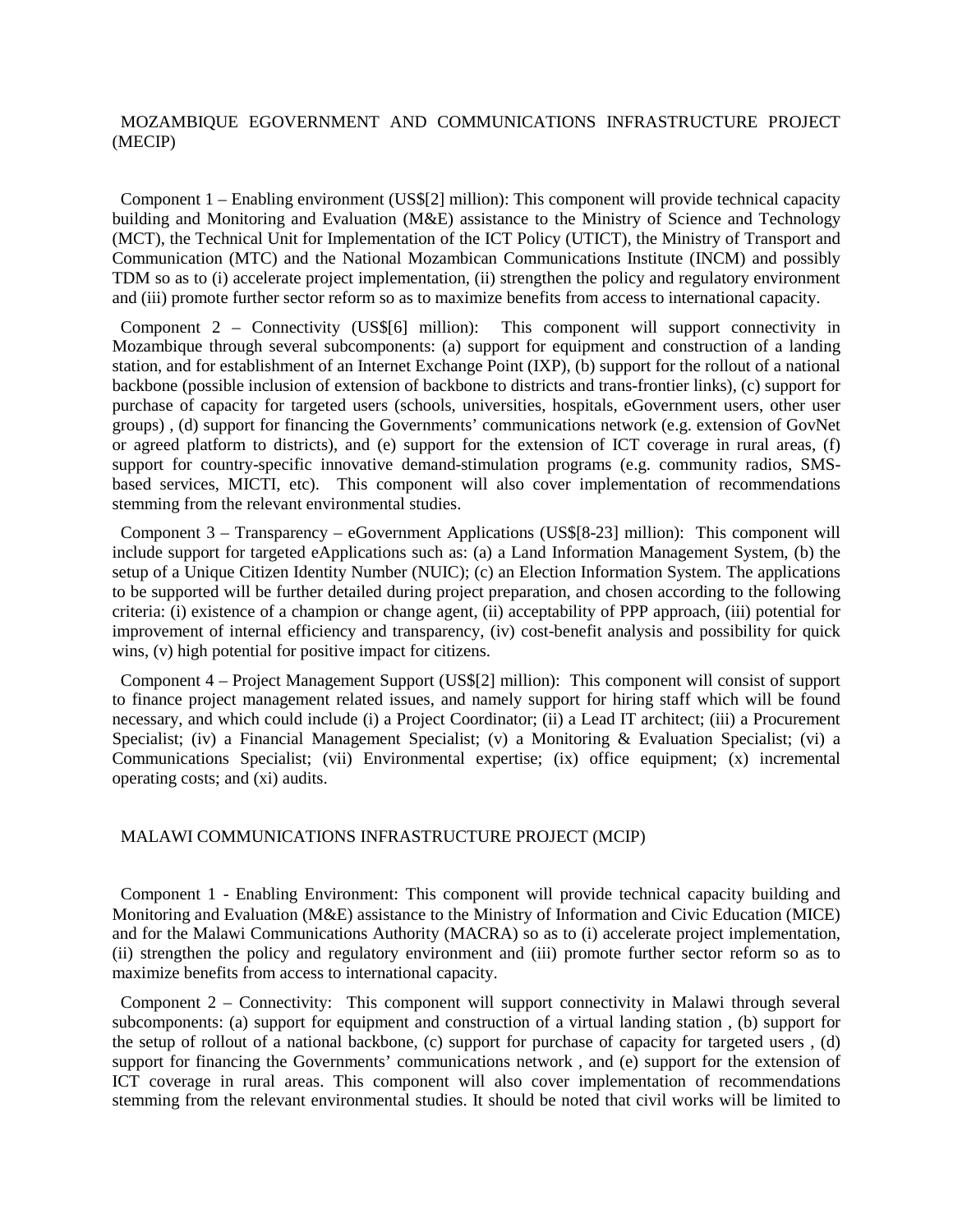areas such as existing roads or buildings and this will not include right of ways clearing nor inhabitated land acquisition.

Component 3 – Transparency – eGovernment Applications: This component will include support for targeted eApplications.

Component 4 - Project Management for MCIP: This component will consist of support to finance project management related issues, and namely support for (a) an Executive Secretary, (b) a Technical Manager, (c) a Procurement Specialist, (d) a Financial Management Specialist, (e) an M&E Specialist, (f) office equipment, (g) incremental operating costs, (h) audits, and (i) environmental specialist expertise.

#### 4. Safeguard policies that might apply

The physical components of the RCIP Program will mostly be limited to the building of national backbones, rollout of rural networks, and of the landing stations for the submarine cable (or virtual landing stations for landlocked countries). The risks associated with this kind of infrastructure are generally low, and the Program therefore rates as environmental category B under OP 4.01. This also applies to the RCIP 3 (the Tanzania, Mozambique, and Malawi operations). Land acquisition for terrestrial facilities (if any) might be needed for virtual landing stations as well as national backbone structures. These are likely to be existing telecom-related buildings and therefore not likely to require land acquisition. If it is determined that project activities will require land acquisition or impact other assets, a Resettlement Action Plan will be prepared, approved by the World Bank, and implemented prior to initiating civil works. The triggering of OP 4.04 - Natural Habitats and OP 4.11 - Physical Cultural Resources are to be determined. The potential application of these safeguards will be assessed during the preparation of the project prior to appraisal and if likely to be triggered appropriate measures will be designed and included in the Environment and Social Management Framework (ESMF).

An ESMF and Resettlement Policy Framework (RPF) have been prepared for the overall program and for the countries included in the first phase (Kenya, Madagascar and Burundi). These have been approved and disclosed prior to appraisal of RCIP1. An update of the ESMF and RFP is being carried out so as to also include Tanzania, Mozambique, and Malawi. Specific costed Environmental Management Plans (EMP) and Resettlement Action Plans (RAPs) will be prepared as necessary for the terrestrial facilities during project implementation, in line with the ESMF and RPF, once the exact locations of those facilities have been identified. The revised ESMF and RPF will be submitted for Bank review and publicly disclosed in Tanzania, Mozambique, and Malawi and InfoShop prior to appraisal. The institutional responsibilities for preparing the various safeguards instruments would lay with the implementing agency of each participating country. Any specific required action for some of the Civil Works will be taken into account during project implementation as part of implementation of the relevant RAP and EMP. Institutional responsibilities for the implementation of the ESMF and RPF will be defined closely with the Safeguards Team. In addition, civil works are not expected to take place for the first 12 months of project implementation.

The team will work in close coordination with (i) the Government of Tanzania, Government of Mozambique, and Government of Malawi, (ii) the different World Bank Group units involved, including the Bank's safeguards standards from early on into the project preparation process, and (iii) the Procurement Team which will offer guidance on procurement.

The team notes that the above arrangements have been successfully tested as part of the preparation of RCIP1 and 2 and early implementation of RCIP1.